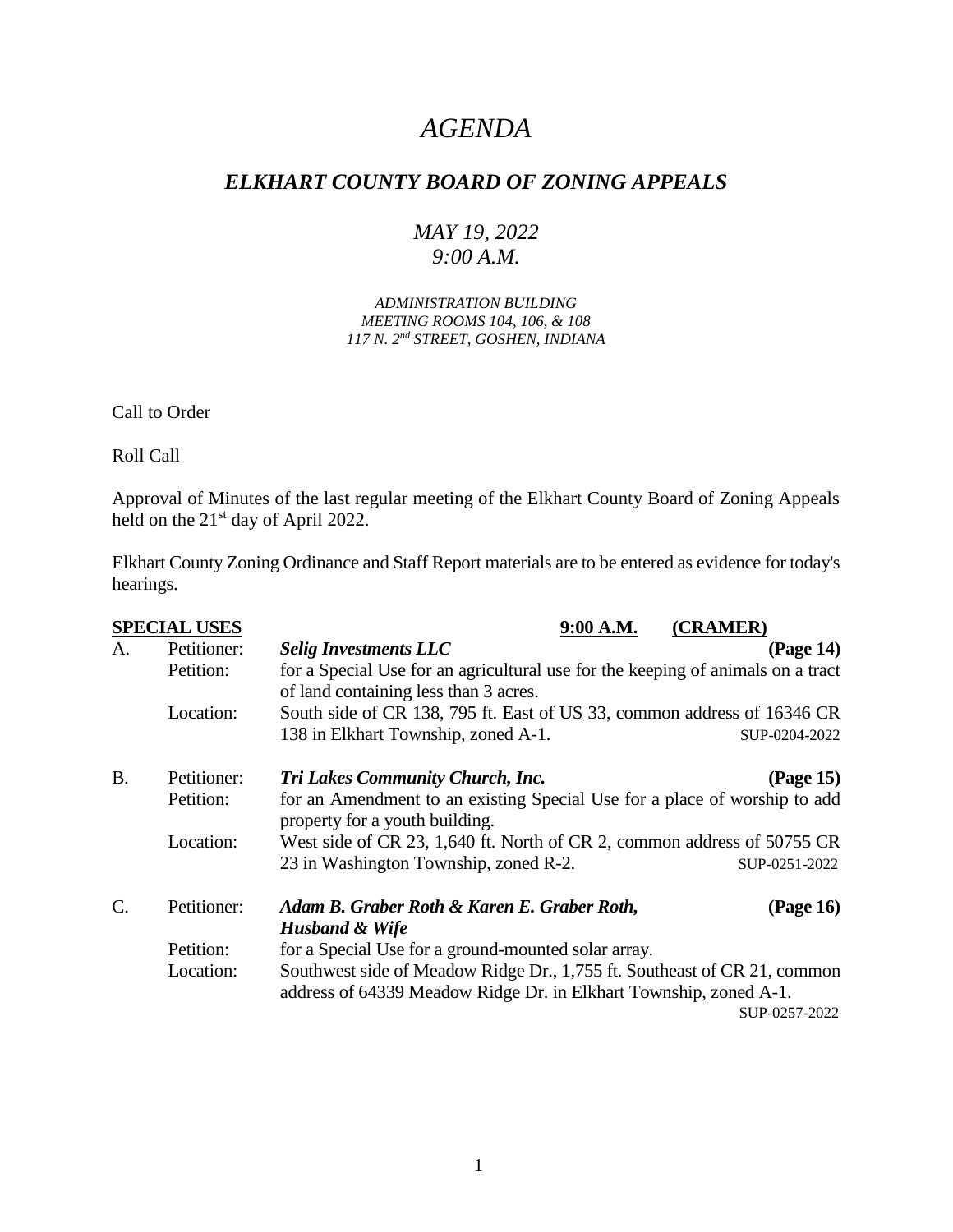| D. | Petitioner:<br>Petition:              | Joshua J. Weaver<br>(Page 17)<br>for a Special Use for an agricultural use for the keeping of animals on a tract<br>of land containing less than 3 acres.                                                                                                                 |  |  |  |
|----|---------------------------------------|---------------------------------------------------------------------------------------------------------------------------------------------------------------------------------------------------------------------------------------------------------------------------|--|--|--|
|    | Location:                             | Southwest corner of Southwood Dr. & Midland Dr., common address of<br>54237 Southwood Dr. in Osolo Township, zoned R-2.<br>SUP-0286-2022                                                                                                                                  |  |  |  |
| E. | Petitioner:                           | 9:30 A.M.<br>(WARNER)<br><b>Old Order Mennonite Schools of Elkhart County</b><br>(Page 18)                                                                                                                                                                                |  |  |  |
|    | Petition:                             | for an Amendment to an existing Special Use for a school to allow for an<br>addition.                                                                                                                                                                                     |  |  |  |
|    | Location:                             | East side of CR 7, 1,285 ft. North of CR 42, common address of 66744 CR 7<br>in Harrison Township, zoned A-1.<br>SUP-0271-2022                                                                                                                                            |  |  |  |
| F. | Petitioner:                           | <b>Clinton Frame Mennonite Church, Inc.</b><br>(Page 19)                                                                                                                                                                                                                  |  |  |  |
|    | Petition:                             | for an Amendment to an existing Special Use for a place of worship to allow<br>for a free-standing sign.                                                                                                                                                                  |  |  |  |
|    | Location:                             | East side of CR 35, 900 ft. North of CR 36, common address of 63846 CR 35<br>in Clinton Township, zoned A-1.<br>SUP-0277-2022                                                                                                                                             |  |  |  |
| G. | Petitioner:<br>Petition:              | Scott A. Phillips & Ora R. Phillips (Deceased), Husband & Wife<br>$\left( \text{Page } 20 \right)$<br>for a Special Use for a cemetery.                                                                                                                                   |  |  |  |
|    | Location:                             | West side of CR 7, 1,045 ft. South of CR 20 (Mishawaka Rd.), common<br>address of 58119 CR 7 in Concord Township, zoned R-1.<br>SUP-0274-2022                                                                                                                             |  |  |  |
| H. | Petitioner:<br>Petition:<br>Location: | Mathew S. Miller & Linda Sue Miller, Husband & Wife<br>(Page 21)<br>for a Special Use for a home workshop/business for a pallet business.<br>South side of CR 46, 2,895 ft. West of CR 1, common address of 30556 CR<br>46 in Locke Township, zoned A-1.<br>SUP-0259-2022 |  |  |  |
|    |                                       | 10:00 A.M.<br>(HESSER)                                                                                                                                                                                                                                                    |  |  |  |
| I. | Petitioner:<br>Petition:              | <b>Elkhart County Parks &amp; Recreation Board</b><br>(Page 22)<br>for a Special Use for outdoor recreation (county park).                                                                                                                                                |  |  |  |
|    | Location:                             | South side of CR 12, South end of CR 37, in York Township, zoned A-1.<br>SUP-0261-2022                                                                                                                                                                                    |  |  |  |
| J. | Petitioner:<br>Petition:              | Raymond Todd Hines & Charlotte Hines, Husband & Wife<br>(Page 23)<br>for a Special Use for an agricultural use for the keeping of animals.                                                                                                                                |  |  |  |
|    | Location:                             | South side of CR 18, 825 ft. East of CR 13, common address of 23596 CR 18<br>in Concord Township, zoned R-1.<br>SUP-0264-2022                                                                                                                                             |  |  |  |
| K. | Petitioner:                           | <b>Susan R. Rader &amp; Chad Scott Pierce</b><br>(Page 24)                                                                                                                                                                                                                |  |  |  |
|    | Petition:                             | for a Special Use for a ground-mounted solar array.                                                                                                                                                                                                                       |  |  |  |
|    | Location:                             | South side of CR 40, 515 ft. West of CR 33, common address of 15094 CR<br>40 in Clinton Township, zoned A-1.<br>SUP-0266-2022                                                                                                                                             |  |  |  |